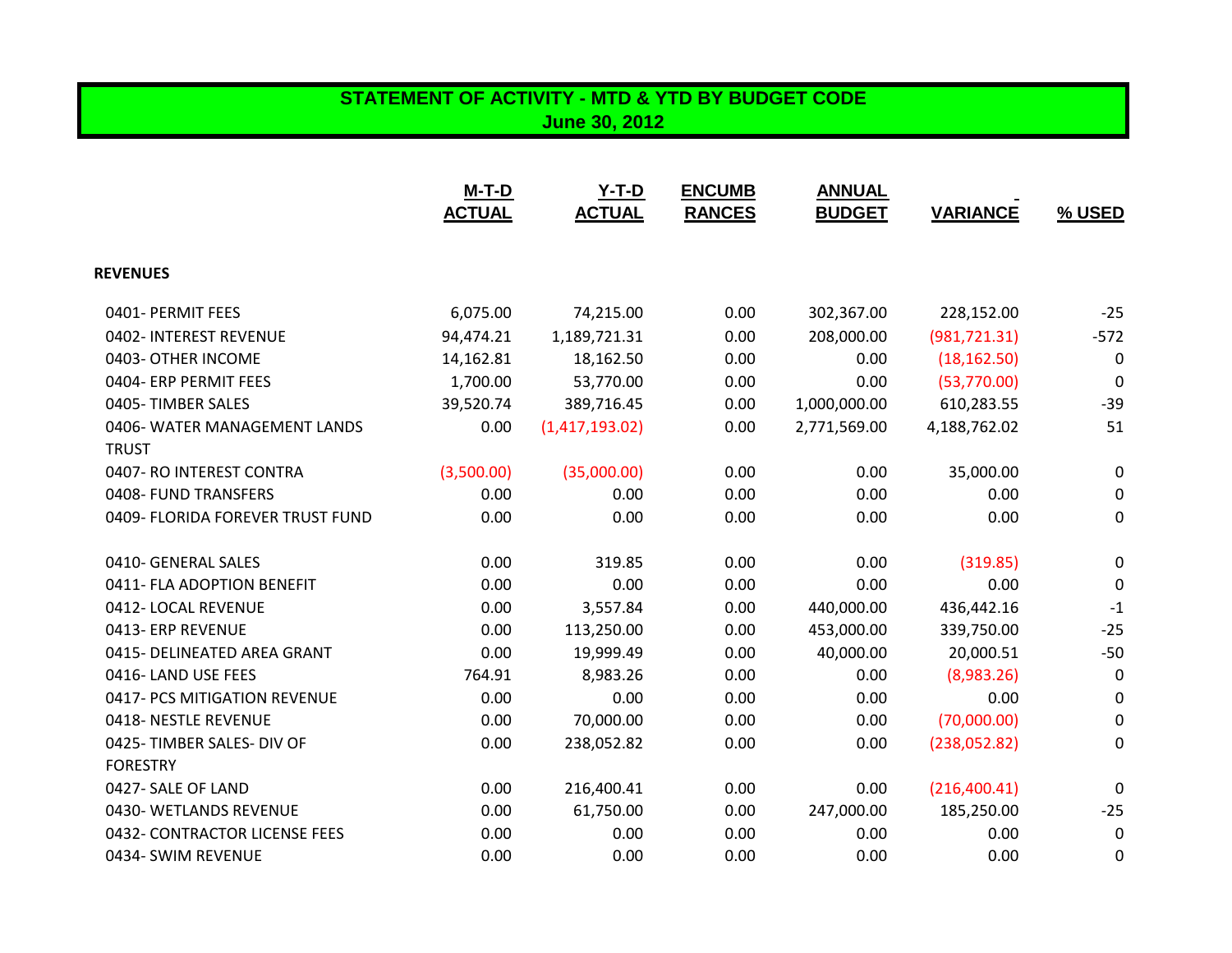| 0439- DOT REVENUE                | 0.00       | 71,847.00  | 0.00 | 30,000.00    | (41, 847.00) | $-239$           |
|----------------------------------|------------|------------|------|--------------|--------------|------------------|
| 0440- FLORIDA FISH & WCC REVENUE | 0.00       | 0.00       | 0.00 | 0.00         | 0.00         | 0                |
| 0443- USF&W REVENUE              | 0.00       | 0.00       | 0.00 | 0.00         | 0.00         | 0                |
| 0451- ENFORCEMENT FEES           | 2.99       | 16,491.79  | 0.00 | 0.00         | (16, 491.79) | $\boldsymbol{0}$ |
| 0452- DEPT. OF COMMUNITY AFFAIRS | 0.00       | 0.00       | 0.00 | 0.00         | 0.00         | 0                |
| <b>REVENUE</b>                   |            |            |      |              |              |                  |
| 0460- DEP WATER QUALITY          | 100,000.00 | 100,000.00 | 0.00 | 0.00         | (100,000.00) | 0                |
| <b>ASSURANCE</b>                 |            |            |      |              |              |                  |
| 0461-DACS REVENUE                | 0.00       | 0.00       | 0.00 | 0.00         | 0.00         | $\mathbf 0$      |
| 0462- DEP - SPRINGS INITIATIVE   | 0.00       | 0.00       | 0.00 | 0.00         | 0.00         | 0                |
| <b>REVENUE</b>                   |            |            |      |              |              |                  |
| 0463- RESTORATION TRUST FUND     | 0.00       | 0.00       | 0.00 | 0.00         | 0.00         | $\mathbf 0$      |
| 0464- FEMA REVENUE               | 0.00       | 578,440.57 | 0.00 | 1,023,500.00 | 445,059.43   | $-57$            |
| 0465- NRCS MALLORY SWAMP WPR     | 0.00       | 0.00       | 0.00 | 0.00         | 0.00         | $\mathbf 0$      |
| 0466-NRCS REVENUE                | 0.00       | 14,162.81  | 0.00 | 225,000.00   | 210,837.19   | $-6$             |
| 0468-WATER PROTECTION & SUS.     | 0.00       | 0.00       | 0.00 | 0.00         | 0.00         | $\mathbf 0$      |
| <b>GRANT</b>                     |            |            |      |              |              |                  |
| 0469- WATER RESOURCE MONITORING  | 0.00       | 0.00       | 0.00 | 96,800.00    | 96,800.00    | 0                |
| 0470- ALTERNATIVE WATER SUPPLY   | 415,000.00 | 415,000.00 | 0.00 | 1,233,000.00 | 818,000.00   | $-34$            |
| 0471- S.R. PARTNERSHIP GRANT     | 100,000.00 | 100,000.00 | 0.00 | 311,000.00   | 211,000.00   | $-32$            |
| 0480- COASTAL ZONE MANAGEMENT    | 0.00       | 0.00       | 0.00 | 0.00         | 0.00         | $\mathbf 0$      |
| <b>GRANT</b>                     |            |            |      |              |              |                  |
| 0482- DOT REVENUE                | 0.00       | 0.00       | 0.00 | 0.00         | 0.00         | 0                |
| 0483- AD VALOREM - HAMILTON      | 13,739.41  | 288,670.69 | 0.00 | 294,873.00   | 6,202.31     | $-98$            |
| 0484- AD VALOREM - COLUMBIA      | 81,918.98  | 964,947.86 | 0.00 | 996,141.00   | 31,193.14    | $-97$            |
| 0485- AD VALOREM - SUWANNEE      | 51,132.32  | 594,350.74 | 0.00 | 613,775.00   | 19,424.26    | $-97$            |
| 0486- AD VALOREM - DIXIE         | 14,601.47  | 192,174.12 | 0.00 | 199,811.00   | 7,636.88     | $-96$            |
| 0487- AD VALOREM - GILCHRIST     | 14,360.85  | 237,501.04 | 0.00 | 250,976.00   | 13,474.96    | $-95$            |
| 0488- AD VALOREM - LAFAYETTE     | 4,025.11   | 84,876.65  | 0.00 | 90,391.00    | 5,514.35     | $-94$            |
| 0489- AD VALOREM - MADISON       | 13,170.10  | 218,461.23 | 0.00 | 258,168.00   | 39,706.77    | $-85$            |
| 0490- AD VALOREM - TAYLOR        | 24,757.90  | 468,269.37 | 0.00 | 491,296.00   | 23,026.63    | $-95$            |
| 0491- AD VALOREM - UNION         | 3,895.00   | 86,644.35  | 0.00 | 91,366.00    | 4,721.65     | $-95$            |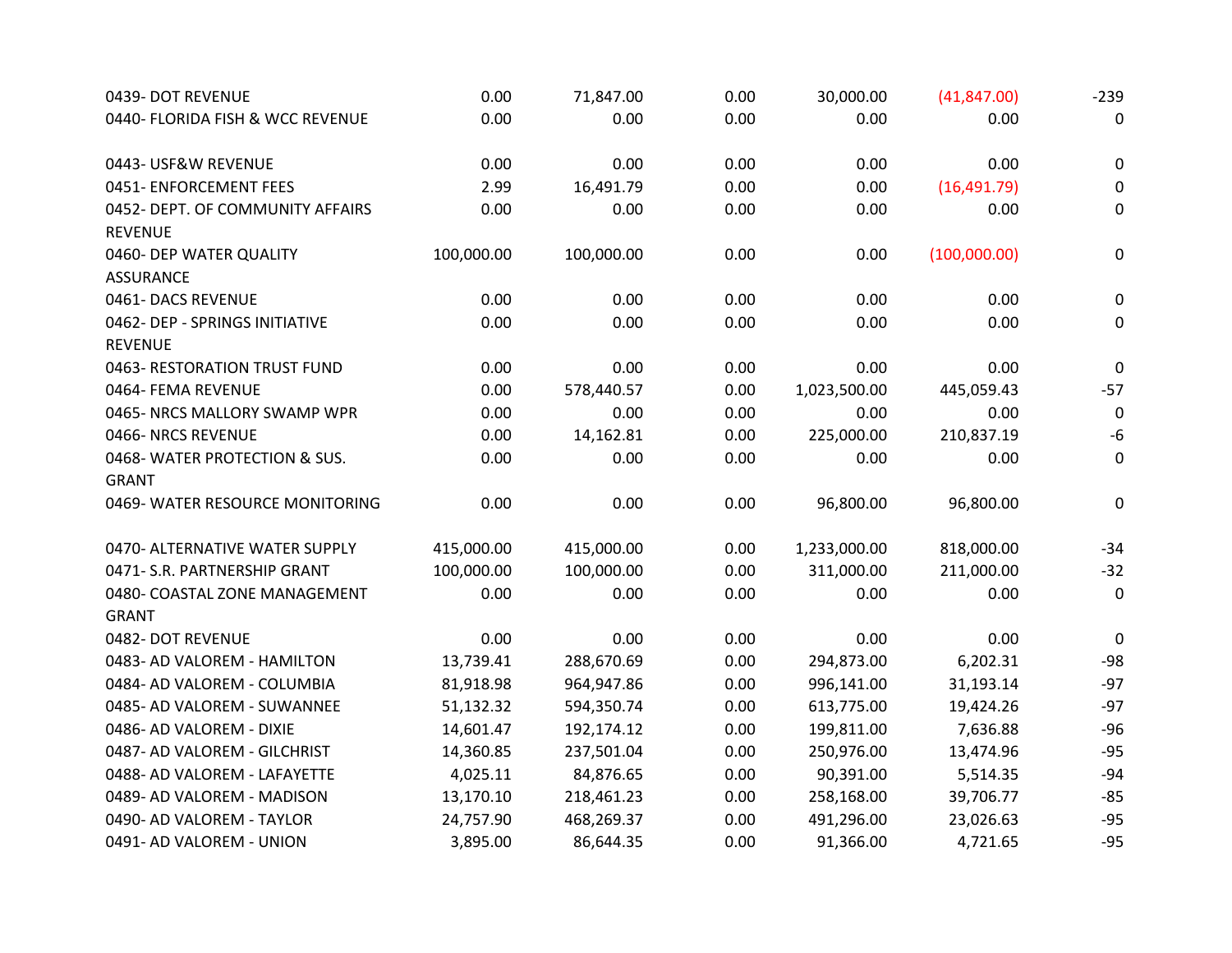### **EXPENSES**

| <b>TOTAL REVENUES</b>        | 1,108,052.28 | 7,478,774.71 | 0.00 | 47,389,589.00 | 39,910,814.29 | $-16$  |
|------------------------------|--------------|--------------|------|---------------|---------------|--------|
| 0499- GREENVILLE STORMWATER  | 0.00         | 0.00         | 0.00 | 33,595,679.00 | 33,595,679.00 |        |
| 0497- AD VALOREM - PUTNAM    | 0.00         | 12,418.76    | 0.00 | 3,741.00      | (8,677.76)    | $-332$ |
| 0496- AD VALOREM - LEVY      | 28,298.82    | 345,904.47   | 0.00 | 356,029.00    | 10,124.53     | -97    |
| 0495- AD VALOREM - JEFFERSON | 0.00         | 55,151.43    | 0.00 | 63,021.00     | 7,869.57      | -88    |
| 0494- AD VALOREM - BRADFORD  | 25,912.93    | 313,641.19   | 0.00 | 321,418.00    | 7,776.81      | -98    |
| 0493- AD VALOREM - BAKER     | 408.25       | 4,763.37     | 0.00 | 4,856.00      | 92.63         | -98    |
| 0492- AD VALOREM - ALACHUA   | 63,630.48    | 1,309,351.36 | 0.00 | 1,376,812.00  | 67,460.64     | -95    |
|                              |              |              |      |               |               |        |

## **SALARIES AND BENEFITS**

- 
- 1520- GROUP INSURANCE
- 1521- RETIREMENT
- 
- **TOTAL SALARIES AND BEN**

| <b>TOTAL SALARIES AND BENEFITS</b> | 357,252.87 | 3,552,319.10 | 0.00 | 5,536,097.00 | 1,983,777.90 | 64 |
|------------------------------------|------------|--------------|------|--------------|--------------|----|
| 1525- SOCIAL SECURITY              | 20,607.21  | 206,073.76   | 0.00 | 332,165.82   | 126,092.06   | 62 |
| 1521-RETIREMENT                    | 15,615.29  | 156,504.66   | 0.00 | 664,331.64   | 507,826.98   | 24 |
| 1520- GROUP INSURANCE              | 50,115.88  | 446,424.25   | 0.00 | 553,609.70   | 107,185.45   | 81 |
| 1516 - SALARIES                    | 270,914.49 | 2,743,316.43 | 0.00 | 3,985,989.84 | 1,242,673.41 | 69 |
|                                    |            |              |      |              |              |    |

| ۰.   |
|------|
| يا ا |

- 2540- OTHER PERSONAL SI
- 2564- PROPERTY APPRAISE
- 2579- TAX COLLECTOR FEE
- 2580- LEGAL SERVICES
- 2585- AUDIT FEES
- 
- **TOTAL OTHER PERSONAL SERVICES 163,721.22 2,571,302.91 (41,696.20) 19,157,247.00 16,627,640.29 13**

### **OTHER PERSONAL SERVICES**

| 2540- OTHER PERSONAL SERVICES        | 5,606.71   | 56,034.23    | 0.00        | 148,000.00    | 91,965.77     | 38                      |
|--------------------------------------|------------|--------------|-------------|---------------|---------------|-------------------------|
| 2564- PROPERTY APPRAISER FEES        | 0.00       | 0.00         | 0.00        | 210,000.00    | 210,000.00    | $\overline{\mathbf{0}}$ |
| 2579- TAX COLLECTOR FEES             | 0.00       | 0.00         | 0.00        | 125,000.00    | 125,000.00    | $\overline{\mathbf{0}}$ |
| 2580-LEGAL SERVICES                  | 8,824.65   | 144,463.20   | 0.00        | 255,000.00    | 110,536.80    | 57                      |
| 2585- AUDIT FEES                     | 0.00       | 29,603.53    | 0.00        | 35,000.00     | 5,396.47      | 85                      |
| 2586- CONTRACTUAL SERVICES           | 149,289.86 | 2,341,201.95 | (41,696.20) | 18,384,247.00 | 16,084,741.25 | 13                      |
| <b>TOTAL OTHER PERSONAL SERVICES</b> | 163,721.22 | 2,571,302.91 | (41,696,20) | 19,157,247.00 | 16,627,640.29 | 13                      |

| 67,460.64     | -95    |
|---------------|--------|
| 92.63         | -98    |
| 7,776.81      | -98    |
| 7,869.57      | -88    |
| 10,124.53     | -97    |
| (8,677,76)    | $-332$ |
| 33,595,679.00 |        |
| 39,910,814.29 | $-16$  |
|               |        |

| 1,983,777.90 | 64 |
|--------------|----|
| 126,092.06   | 62 |
| 507,826.98   | 24 |
| 107,185.45   | 81 |
| 1,242,673.41 | 69 |

| 16,627,640.29 | 13       |
|---------------|----------|
| 16,084,741.25 | 13       |
| 5,396.47      | 85       |
| 110,536.80    | 57       |
| 125,000.00    | $\bf{O}$ |
| 210,000.00    | $\bf{O}$ |
| 91,965.77     | 38       |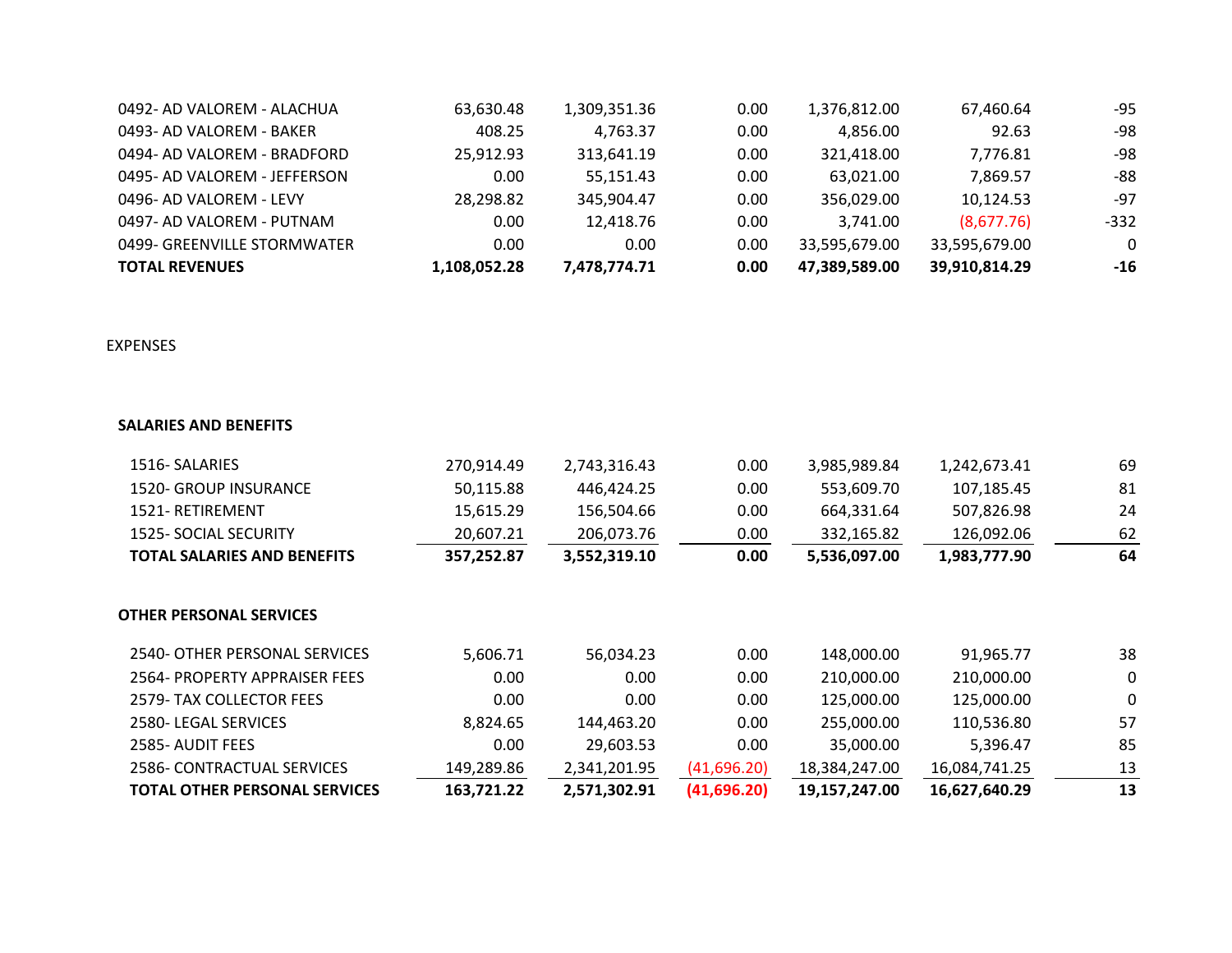### **EXPENSES**

| 3550- HAMILTON                 | 0.00     | 11,634.79 | 0.00 | 0.00       | (11, 634.79) | $\overline{0}$ |
|--------------------------------|----------|-----------|------|------------|--------------|----------------|
| 3551-COLUMBIA                  | 0.00     | 20,179.80 | 0.00 | 0.00       | (20, 179.80) | $\overline{0}$ |
| 3552-SUWANNEE                  | 0.00     | 10,898.13 | 0.00 | 0.00       | (10, 898.13) | $\overline{0}$ |
| 3553-DIXIE                     | 0.00     | 5,388.81  | 0.00 | 0.00       | (5,388.81)   | $\overline{O}$ |
| 3554- GILCHRIST                | 0.00     | 7,174.40  | 0.00 | 0.00       | (7, 174.40)  | $\overline{O}$ |
| 3555-LAFAYETTE                 | 0.00     | 2,409.86  | 0.00 | 0.00       | (2,409.86)   | $\overline{O}$ |
| 3556-MADISON                   | 0.00     | 11,253.66 | 0.00 | 0.00       | (11, 253.66) | $\overline{0}$ |
| 3557-TAYLOR                    | 0.00     | 12,411.69 | 0.00 | 0.00       | (12, 411.69) | $\overline{0}$ |
| <b>3558-UNION</b>              | 6,588.31 | 6,588.31  | 0.00 | 0.00       | (6,588.31)   | $\overline{0}$ |
| 3559-ALACHUA                   | 0.00     | 15,901.34 | 0.00 | 0.00       | (15, 901.34) | $\overline{O}$ |
| 3560- BAKER                    | 0.00     | 118.32    | 0.00 | 0.00       | (118.32)     | $\overline{0}$ |
| 3561-BRADFORD                  | 0.00     | 7,440.41  | 0.00 | 0.00       | (7,440.41)   | $\overline{0}$ |
| 3562-JEFFERSON                 | 0.00     | 2,180.37  | 0.00 | 0.00       | (2, 180.37)  |                |
| 3563-LEVY                      | 0.00     | 7,380.65  | 0.00 | 0.00       | (7,380.65)   | $\overline{0}$ |
| 3564- PUTNAM                   | 0.00     | 57.50     | 0.00 | 0.00       | (57.50)      | $\overline{0}$ |
| 3565- HAMITON                  | 274.78   | 5,979.86  | 0.00 | 0.00       | (5, 979.86)  | $\overline{0}$ |
| 3566- COLUMBIA                 | 1,638.38 | 15,093.87 | 0.00 | 0.00       | (15,093.87)  | $\overline{0}$ |
| 3567- SUWANNEE                 | 1,022.65 | 11,554.17 | 0.00 | 0.00       | (11,554.17)  | $\overline{0}$ |
| 3568-DIXIE                     | 438.04   | 5,765.23  | 0.00 | 0.00       | (5, 765.23)  | $\overline{0}$ |
| 3572-TAYLOR                    | 738.01   | 14,244.52 | 0.00 | 0.00       | (14, 244.52) | $\overline{0}$ |
| 3574- ALACHUA                  | 0.00     | 15,237.21 | 0.00 | 0.00       | (15, 237.21) | $\overline{0}$ |
| 3575- BAKER                    | 12.25    | 139.53    | 0.00 | 0.00       | (139.53)     | $\overline{0}$ |
| 3576- BRADFORD                 | 0.00     | (30.25)   | 0.00 | 0.00       | 30.25        | $\overline{0}$ |
| 3577-JEFFERSON                 | 0.00     | 1,654.54  | 0.00 | 0.00       | (1,654.54)   | $\overline{0}$ |
| 3578-LEVY                      | 565.97   | 7,113.50  | 0.00 | 0.00       | (7, 113.50)  |                |
| 3579- PUTNAM                   | 0.00     | 350.19    | 0.00 | 0.00       | (350.19)     | $\overline{0}$ |
| 3590- PAYMENT IN LIEU OF TAXES | 0.00     | 0.00      | 0.00 | 365,000.00 | 365,000.00   | $\overline{O}$ |
| 3605- PRINTING                 | 9,474.84 | 10,733.19 | 0.00 | 39,900.00  | 29,166.81    | 27             |
| 3606- PUBLICATION OF NOTICES   | 1,399.08 | 9,028.42  | 0.00 | 31,600.00  | 22,571.58    | 29             |
| 3607- POSTAGE                  | 220.75   | 7,725.56  | 0.00 | 25,000.00  | 17,274.44    | 31             |
| 3621-Meetings                  | 0.00     | 200.00    | 0.00 | 6,200.00   | 6,000.00     |                |

```
0
0
0
0
0
0
0
0
0
0
0
0
0
0
0
0
0
0
0
0
0
0
0
0
0
0
0
3
```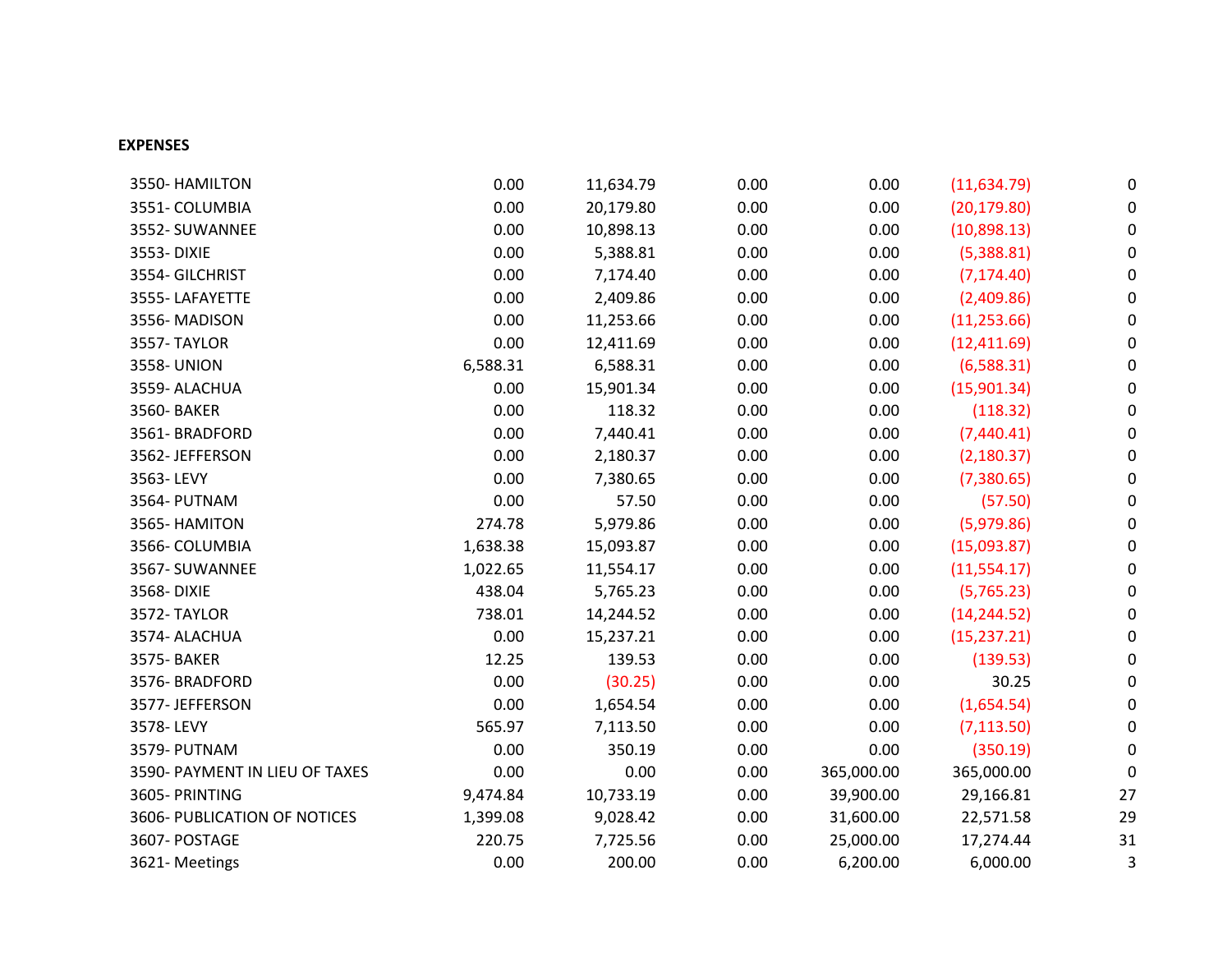- 3622- REGISTRATIONS & T 3626- TRAVEL EXPENSES 3628- COMMUNICATIONS 3629- FACILITIES MAINTEN 3630- VEHICLE MAINTENA 3631- EQUIPMENT MAINT 3650- PROMOTIONS 3690- OTHER CONTRACTU SERVICES 3701- FIELD SUPPLIES 3702- OFFICE SUPPLIES 3703- COMPUTER SUPPLIE 3704- FUEL & LUBRICANTS 3705- MAPS & AERIALS 3706- BOOKS & DOCUMEN 3715- PHOTOGRAPHIC SUP 3740- OFFICE SUPPORT EQ
- 3790- OTHER COMMODIT 3801- COMPUTER SOFTWA 3802- EQUIPMENT RENTAI 3804- WORKERS COMPENS
- 3805- PROPERTY & CASUA
- 3809- FEES & PERMITS
- 

## **OPERATING CAPITAL OUTLA**

- 4903- OFFICE EQUIPMENT
- 

| 4903- OFFICE EQUIPMENT          | 0.00       | 0.00         | 8,433.99  | 20,000.00    | 11,566.01    | 42                                     |
|---------------------------------|------------|--------------|-----------|--------------|--------------|----------------------------------------|
| PERATING CAPITAL OUTLAY         |            |              |           |              |              |                                        |
| <b>TOTAL EXPENSES</b>           | 127,445.66 | 1,096,565.16 | 12,577.18 | 2,228,125.00 | 1,118,982.66 | 50                                     |
| 3809- FEES & PERMITS            | 115.37     | 887.58       | 0.00      | 16,500.00    | 15,612.42    | $\sqrt{2}$<br>$\overline{\phantom{a}}$ |
| 3805- PROPERTY & CASUALITY INS. | 0.00       | 49,719.00    | 0.00      | 60,000.00    | 10,281.00    | 83                                     |
| 3804-WORKERS COMPENSATION       | 0.00       | 11,116.00    | 0.00      | 25,000.00    | 13,884.00    | 44                                     |
| 3802- EQUIPMENT RENTAL          | 38.38      | 30,923.64    | 0.00      | 55,750.00    | 24,826.36    | 55                                     |
| 3801- COMPUTER SOFTWARE         | 11,743.20  | 28,240.70    | 11,750.10 | 95,500.00    | 55,509.20    | 42                                     |
| 3790- OTHER COMMODITIES         | 359.10     | 817.69       | 0.00      | 5,400.00     | 4,582.31     | 15                                     |
| 3740- OFFICE SUPPORT EQUIPMENT  | 0.00       | 2,191.30     | 0.00      | 11,100.00    | 8,908.70     | 20                                     |
| 3715- PHOTOGRAPHIC SUPPLIES     | 49.00      | 335.72       | 0.00      | 2,200.00     | 1,864.28     | 15                                     |
| 3706- BOOKS & DOCUMENTS         | 150.00     | 1,909.08     | 0.00      | 12,800.00    | 10,890.92    | 15                                     |
| 3705-MAPS & AERIALS             | 0.00       | 0.00         | 0.00      | 3,500.00     | 3,500.00     |                                        |
| 3704- FUEL & LUBRICANTS         | 5,848.01   | 50,132.62    | 0.00      | 70,000.00    | 19,867.38    | 72                                     |
| 3703- COMPUTER SUPPLIES         | 56.22      | 18,806.99    | 0.00      | 31,350.00    | 12,543.01    | 60                                     |
| 3702- OFFICE SUPPLIES           | 2,924.27   | 22,478.46    | 0.00      | 41,000.00    | 18,521.54    | 55                                     |
| 3701- FIELD SUPPLIES            | 49,753.16  | 381,658.61   | 827.08    | 724,900.00   | 342,414.31   | 53                                     |
| <b>SERVICES</b>                 |            |              |           |              |              |                                        |
| 3690- OTHER CONTRACTUAL         | 789.25     | 895.13       | 0.00      | 10,900.00    | 10,004.87    | 8                                      |
| 3650- PROMOTIONS                | 773.50     | 5,460.73     | 0.00      | 13,500.00    | 8,039.27     | 40                                     |
| 3631- EQUIPMENT MAINTENANCE     | 165.48     | 8,672.36     | 0.00      | 36,400.00    | 27,727.64    | 24                                     |
| 3630- VEHICLE MAINTENANCE       | 4,922.05   | 38,971.00    | 0.00      | 75,000.00    | 36,029.00    | 52                                     |
| 3629- FACILITIES MAINTENANCE    | 8,226.57   | 35,576.27    | 0.00      | 75,000.00    | 39,423.73    | 47                                     |
| 3628- COMMUNICATIONS            | 13,584.30  | 92,320.63    | 0.00      | 150,000.00   | 57,679.37    | 62                                     |
| 3627-UTILITIES                  | 3,963.03   | 34,361.56    | 0.00      | 80,000.00    | 45,638.44    | 43                                     |
| 3626- TRAVEL EXPENSES           | 1,611.71   | 24,073.65    | 0.00      | 84,250.00    | 60,176.35    | 29                                     |
| 3622- REGISTRATIONS & TRAINING  | 0.00       | 31,208.86    | 0.00      | 80,375.00    | 49,166.14    | 39                                     |

| <b>TOTAL CAPITAL OUTLAY</b> | 3,171.24 | 42,669.73 | 8,433.99 | 218,000.00 | 166,896.28 | 23             |
|-----------------------------|----------|-----------|----------|------------|------------|----------------|
| 4907- FIELD EQUIPMENT       | 0.00     | 1,975.00  | 0.00     | 56,000.00  | 54,025.00  | $\overline{4}$ |
| 4906- COMPUTER EQUIPMENT    | 3,171.24 | 40,694.73 | 0.00     | 118,000.00 | 77,305.27  | 34             |
| 4905- Mobile Equipment      | 0.00     | $0.00\,$  | 0.00     | 24,000.00  | 24,000.00  | $\overline{O}$ |
| 4903- OFFICE EQUIPMENT      | 0.00     | $0.00\,$  | 8,433.99 | 20,000.00  | 11,566.01  | 42             |

- 
- 

| 49,166.14  | 39        |
|------------|-----------|
| 60,176.35  | 29        |
| 45,638.44  | 43        |
| 57,679.37  | 62        |
| 39,423.73  | 47        |
| 36,029.00  | 52        |
| 27,727.64  | 24        |
| 8,039.27   | 40        |
| 10,004.87  | 8         |
| 342,414.31 | 53        |
| 18,521.54  | 55        |
| 12,543.01  | 60        |
| 19,867.38  | 72        |
| 3,500.00   | $\bigcup$ |
| 10,890.92  | 15        |
| 1,864.28   | 15        |
| 8,908.70   | 20        |
| 4,582.31   | 15        |
| 55,509.20  | 42        |
| 24,826.36  | 55        |
| 13,884.00  | 44        |
| 10,281.00  | 83        |
| 15,612.42  |           |
| 118,982.66 | 50        |

| 166,896.28 | 23                       |
|------------|--------------------------|
| 54,025.00  | $\boldsymbol{\varDelta}$ |
| 77,305.27  | 34                       |
| 24,000.00  | $\bigcap$                |
| 11,566.01  | 42                       |